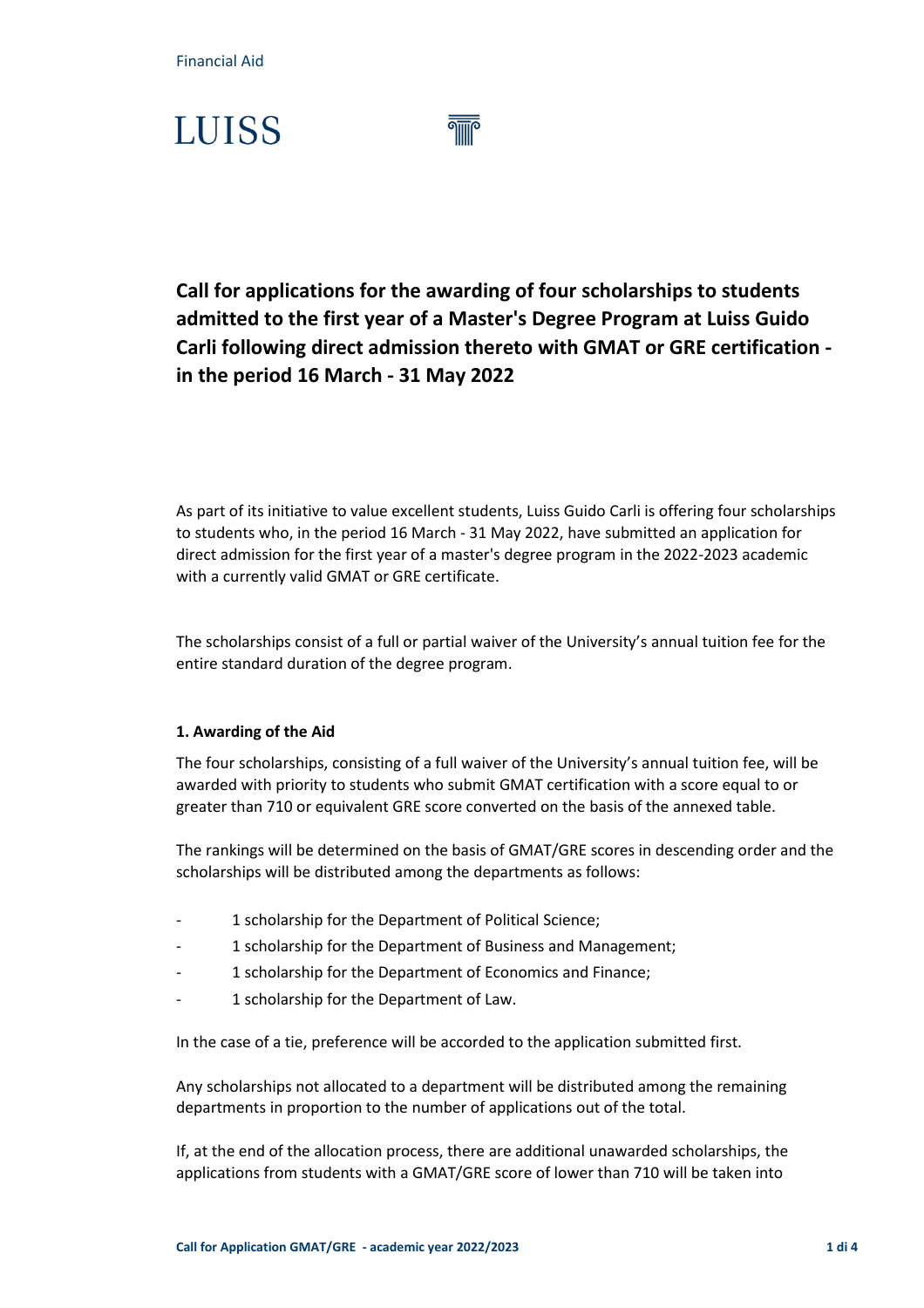# **LUISS**

consideration until funds are exhausted regardless of the department that the applications concern. The scholarships thereby awarded, again in descending order of score, will consist of a partial waiver of the University's annual tuition fee worth € 6,300. In the case of a tie, preference will be accorded to applications in the order in which they were submitted.

The communication regarding the awarding of the scholarships will be sent by 30 June 2022.

#### **2. Incompatibility**

The aid envisaged by this competition is incompatible with other tuition fee waivers or scholarships held for any reason whatsoever, except for those awarded by Italian or foreign institutions designed to support, through periods abroad, a student's education for the academic years covered by this competition.

#### **3. Renewal of the Aid**

The scholarship will be renewed for the entire standard duration of the degree program on condition that the student, by the end of the summer exam session of the first year, has earned at least 70% of the education credits required under their study plan for graduation purposes and also has a weighted average grade of not less than 27/30.

#### **4. Revocation**

The aid envisaged by this competition will be revoked upon the occurrence of any one of the following:

the student fails to enroll at Luiss Guido Carli for the first year of a master's degree program for the 2022/2023 academic year:

- **a.** the student no longer fulfills the merit requirements necessary for renewal for the second year, as specified in the preceding article;
- **b.** the student discontinues their studies;
- **c.** the student transfers to another university.

#### **5. Submission of Applications**

Applications to participate in this competition can be submitted, using the online form available at the Financial Aid web pages, **from 16 March 2022 to noon CET on 15 June 2022**.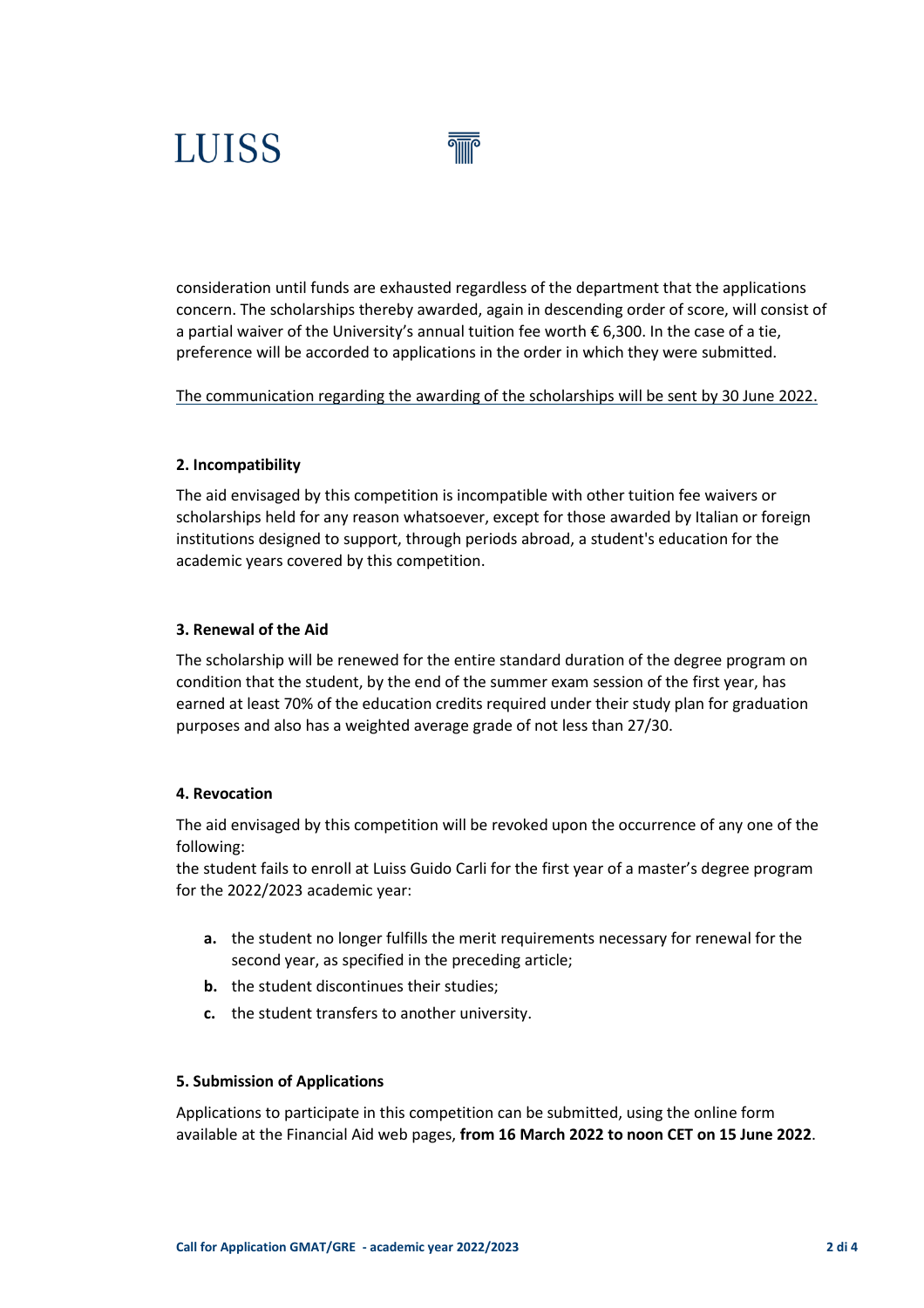

Only complete applications actually received by the deadline of noon on 15 June 2022 will be considered. Luiss Guido Carli Guido Carli disclaims any liability in relation to applications that are not received due to technical issues or reasons attributable to third parties.

Rome, 16 March 2022

**Luiss** Libera Università Internazionale degli Studi Sociali Guido Carli

General Menager Giovanni Lo Storto